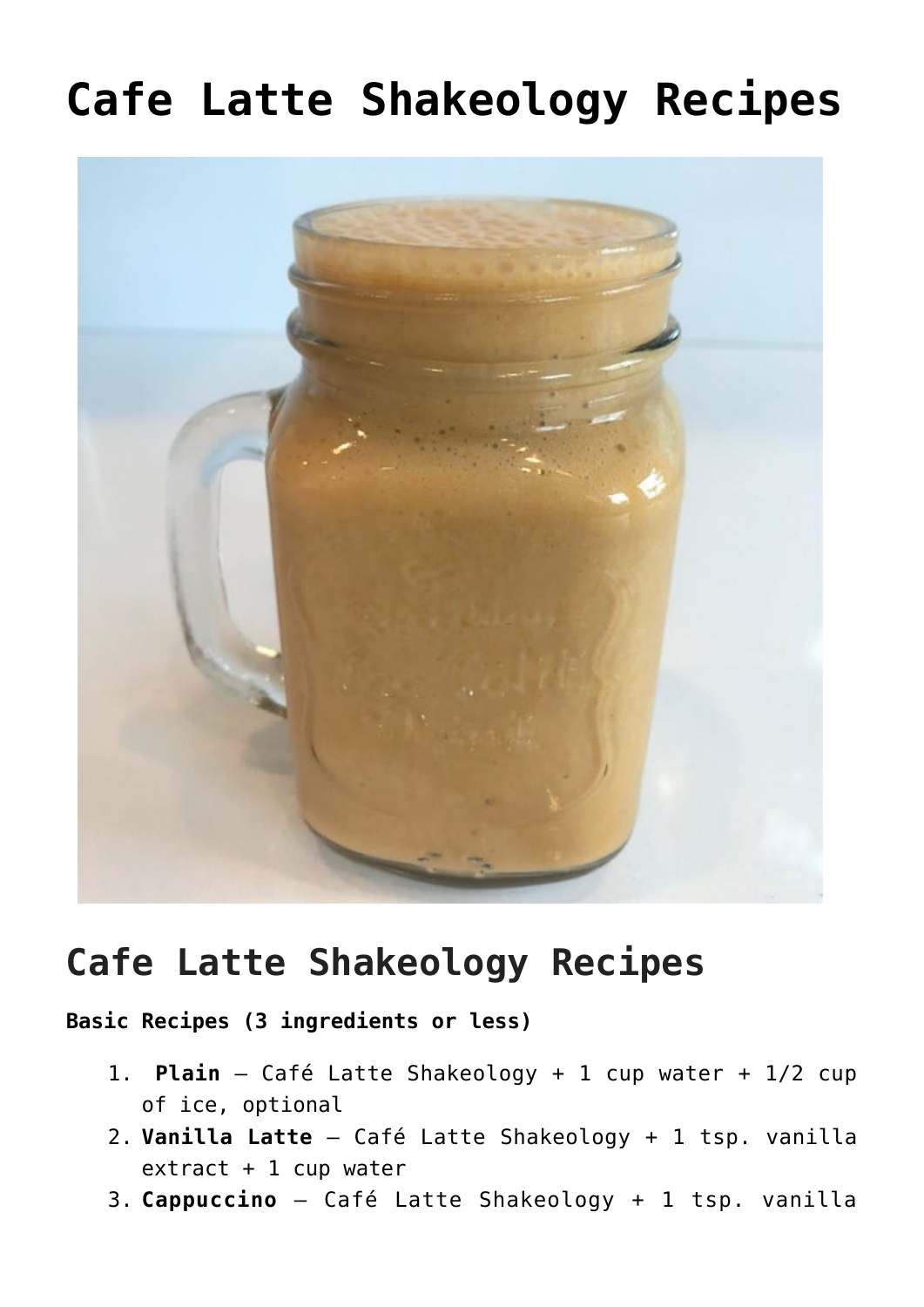$extract + 1 cup$ almond milk

- 4. **Hazelnut Latte** Café Latte Shakeology + 1 tsp. hazelnut extract + 1 cup water
- 5. **Hazelnut Cream** Café Latte Shakeology + 1 tsp. hazelnut extract + 1 cup almond milk
- 6. **Iced Almond Latte** Café Latte Shakeology + 1 tsp. almond  $ext{rat} + 1$  cup cold coffee
- 7. **Holiday Latte** Café Latte Shakeology + 1 tsp. mint  $extract + 1 cup water$
- 8. **Cinnamon Latte** Café Latte Shakeology + 1 tsp. ground cinnamon + 1 cup water
- 9. **Irish Coffee Latte** Café Latte Shakeology + 1 tsp. rum  $extract + 1 cup water$
- 10. **Chocolate Latte**  $-\frac{1}{2}$  scoop Café Latte Shakeology +  $\frac{1}{2}$ scoop Chocolate Shakeology + 1 cup water
- 11. **Creamy Caramel Latte** Café Latte Shakeology + ½ tsp.  $c$ aramel extract  $+1$  cup almond milk
- 12. **Frozen Banana** Café Latte Shakeology + 1 cup water + 1 frozen banana
- 13. **Tropical Latte** Café Latte Shakeology + ½ tsp. coconut extract +  $\frac{1}{2}$  cup water
- 14. **Raspberry Latte** Café Latte Shakeology + 1 cup raspberries + 1 cup water
- 15. **Blueberries and Cream Latte** Café Latte Shakeology + 1 cup blueberries + 1 cup almond milk
- 16. **Coffee Bee** Café Latte Shakeology + 1 Tbsp. honey + 1 cup milk
- 17. **Café Parisian**  Café Latte Shakeology + ½ tsp. orange  $extract + 1 cup water$
- 18. **Vanilla Cherry Latte** Café Latte Shakeology + ½ cup black cherries, pitted  $+ 1$  cup vanilla almond milk
- 19. **Creamy Candy Cane** Café Latte Shakeology + 2/3 drops peppermint extract  $+ 1$  cup almond milk
- 20. **Creamy Almond Latte** Café Latte Shakeology + 1 cup unsweetened almond milk + 1 Tbsp. all-natural almond butter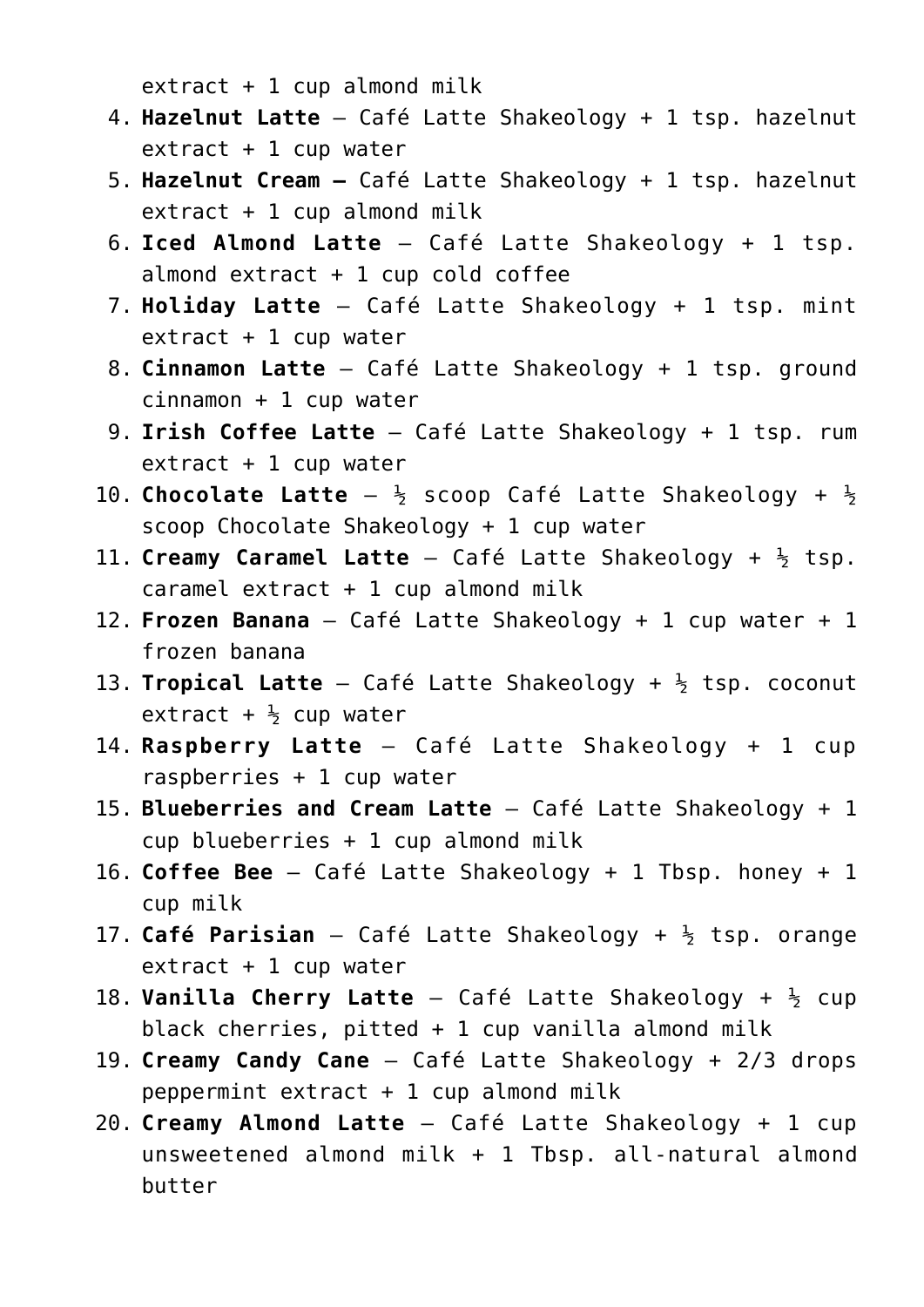How about DESSERT?

**Dessert Time!**

**Pumpkin Spice Latte- 4 ounces water and 4 ounces unsweetened almond milk, 1-2 Tbs Pumpkin Puree, pumpkin pie spice and add pure caramel extract if you'd like a caramel flavor!** 



- 1. **Tiramisu** Café Latte Shakeology + 1 cup brewed coffee, cooled + 1 Tbsp. mascarpone (or ricotta cheese) + 1 tsp. unsweetened cocoa +  $\frac{1}{2}$  tsp. rum extract
- 2. **Pecan Pie** Café Latte Shakeology + 1 cup cashew milk +  $\frac{1}{2}$  tsp. almond extract +  $\frac{1}{2}$  teaspoon vanilla extract +  $\frac{1}{4}$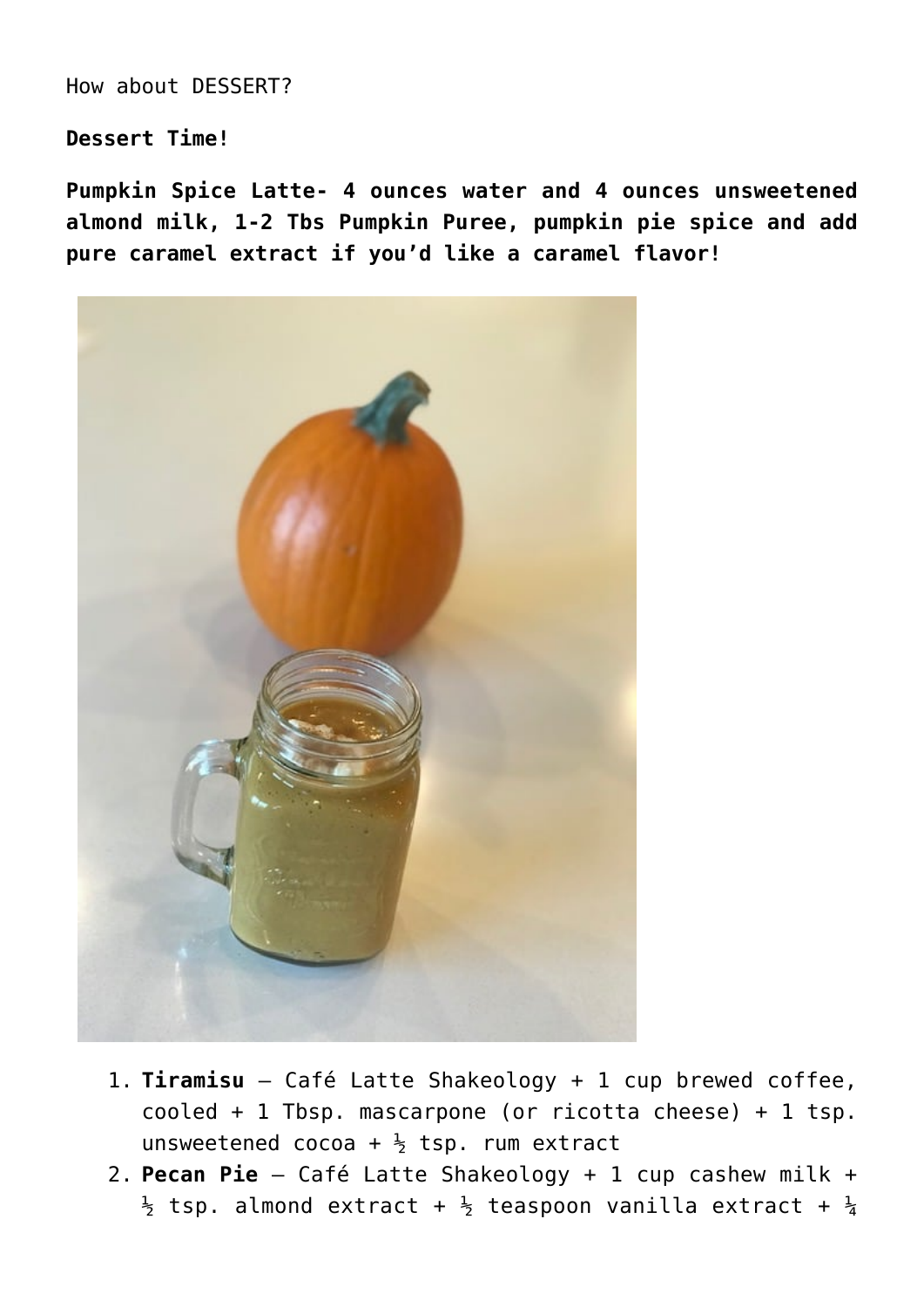cup pecans

- 3. **Rum Coffee Cake** Café Latte Shakeology + 1 tsp. rum extract + 1 Tbsp. almond butter + 1 cup coffee, chilled
- 4. **Amped Up Mint Cappuccino** Café Latte Shakeology + 1/2 tsp. vanilla extract  $+$   $\frac{1}{2}$  tsp. mint extract  $+$  1 cup skim milk + Crushed candy canes (for garnish)
- 5. **Peanut Butter Cookie** Café Latte Shakeology + 1 Tbsp. peanut butter +  $\frac{1}{2}$  tsp. vanilla extract + 1 cup cashew milk
- 6. **Espresso Cheesecake** Café Latte Shakeology + 1/4 cup fat-free ricotta cheese  $+$  1/4 cup plain nonfat yogurt  $+$  $\frac{1}{2}$  tsp. vanilla extract + 1/4 cup water +  $\frac{3}{4}$  cup coffee, chilled
- 7. **Coffee Ice Cream Recipe** Café Latte Shakeology + 6 ice cubes +  $1/2$  banana + 1  $1/2$  cups of almond or coconut milk + 1 tablespoon of peanut butter or almond butter (I used PB2). Mix in blender, pour into bowl, and freeze for 2 hours.
- 8. **Pecan Cinnamon Roll** Café Latte Shakeology + 1 tsp. cinnamon +  $1/2$  tsp. vanilla extract + 8 pecan halves + 1 cup skim milk
- 9. **Vanilla Mocha Mousse** Café Latte Shakeology + 2 egg whites, whipped +  $\frac{1}{4}$  tsp. vanilla +  $\frac{1}{2}$  frozen banana + 1 Tbsp. instant coffee crystals  $+$   $\frac{1}{2}$  cup water
- 10. **Espresso Almond Joy** Café Latte Shakeology + 1 cup light coconut milk + 1 Tbsp. almond butter + Ice + Water, as needed
- 11. Latte Almond Fudge  $-\frac{1}{2}$  scoop Café Latte Shakeology +  $\frac{1}{2}$ scoop Chocolate Shakeology + 1 Tbsp. almond butter + 1 tsp. vanilla extract  $+$  4 dashes cinnamon  $+$  1 cup almond milk
- 12. **Cinnamon Bun** Café Latte Shakeology + ½ cup almond milk  $+$   $\frac{3}{4}$  cup water  $+$   $\frac{1}{2}$  tsp. cinnamon  $+$   $\frac{1}{2}$  graham cracker  $+$  4 ice cubes
	- Please note, All recipes (unless noted) are for 1 serving or 1 scoop/packet of Shakeology.